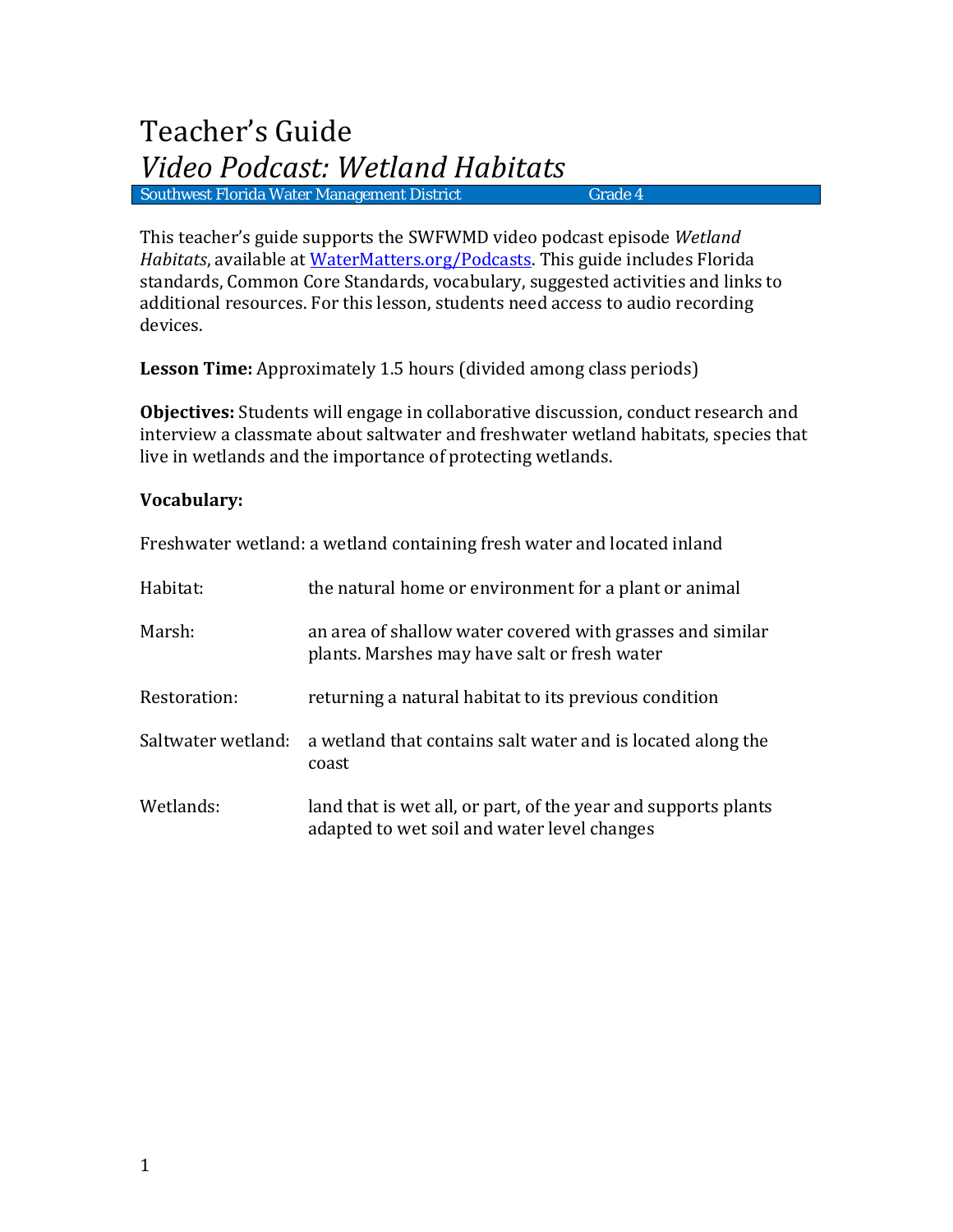## **Lesson**

## **Engage:**

(15 minutes) Prior to watching the podcast, pose the following essential question to your students: Why is it important to protect wetlands?

Watch the podcast. Review the vocabulary terms and ask aloud the following questions to activate prior knowledge:

What are two categories of wetlands? What plants and animals might you find in freshwater wetlands? What plants and animals might you find in saltwater wetlands? Why are wetlands important and how can we help protect them?

## **Explore/Explain:**

(45 minutes) Assign students a wetland animal or plant species. Refer to the list provided on page 4 or visit *[WaterMatters.org](http://www.swfwmd.state.fl.us/)* to order your *free* [species posters](http://www.swfwmd.state.fl.us/publications/search.php?query=poster&submit=Search) for ideas. Students will conduct research on the animal assigned and prepare to be interviewed by a classmate. Instruct students to answer the Student Questions provided. Encourage students to come up with their own questions and to write a script to follow during their interviews.

Student Questions:

- 1. What species are you?
- 2. Do you live in a saltwater or freshwater wetland?
- 3. What other animals and plants live with you in your environment?
- 4. Describe a typical day for your species in a healthy wetland environment.
- 5. Why is it important to you that your environment remains healthy?
- 6. What are two things people can do to help keep your environment healthy?

When preparations are complete, pair students up to interview each other using audio recording devices. Students could include sound effects, if possible, of a wetland habitat found online and at the *ClipVideo* link provided.

Another option instead of conducting interviews is for students to work in pairs to create a PowerPoint or podcast that includes audio and visual displays.

### **Extend**:

(30 minutes) Ask students to share their interviews with the class.

### **Evaluate**:

Confirm students understand the content by listening to their interviews.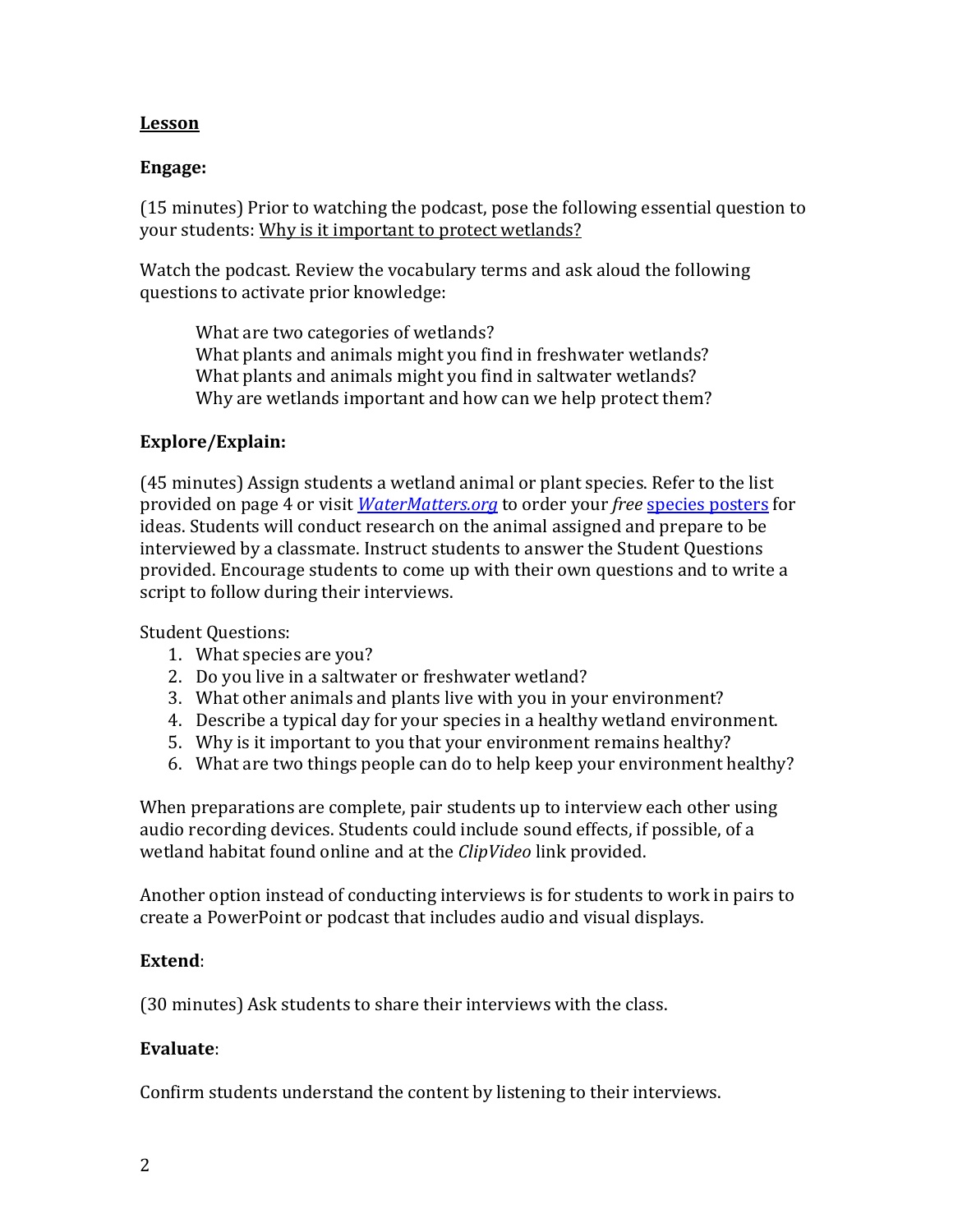# **Additional Links**

[WaterMatters.org/Publications](http://www.swfwmd.state.fl.us/publications/type/all)

[WaterMatters.org/Education/Splash](http://www.swfwmd.state.fl.us/education/splash/wetland_foryour_thoughts.html)

<http://etc.usf.edu/clippix/pictures/wetland-habitats/>

<http://etc.usf.edu/clipvideo/galleries/wetland-habitats/>

## **Standards**

## **Next Generation Sunshine State Standards:**

SC.4.E.6.3: Recognize that humans need resources found on Earth and that these are either renewable or nonrenewable.

SC.4.E.6.6: Identify resources available in Florida (water, phosphate, oil, limestone, silicon, wind, and solar energy).

SC.4.L.17.4: Recognize ways plants and animals, including humans, can impact the environment.

### **Common Core State Standards:**

[CCSS.ELA-Literacy.SL.4.1](http://www.corestandards.org/ELA-Literacy/SL/4/1/) Engage effectively in a range of collaborative discussions (one-on-one, in groups, and teacher-led) with diverse partners on *grade 4 topics and texts*, building on others' ideas and expressing their own clearly.

[CCSS.ELA-Literacy.SL.4.2](http://www.corestandards.org/ELA-Literacy/SL/4/2/) Paraphrase portions of a text read aloud or information presented in diverse media and formats, including visually, quantitatively, and orally.

[CCSS.ELA-Literacy.SL.4.4](http://www.corestandards.org/ELA-Literacy/SL/4/4/) Report on a topic or text, tell a story, or recount an experience in an organized manner, using appropriate facts and relevant, descriptive details to support main ideas or themes; speak clearly at an understandable pace.

[CCSS.ELA-Literacy.SL.4.5](http://www.corestandards.org/ELA-Literacy/SL/4/5/) Add audio recordings and visual displays to presentations when appropriate to enhance the development of main ideas or themes.

[CCSS.ELA-Literacy.RI.4.4](http://www.corestandards.org/ELA-Literacy/RI/4/4/) Determine the meaning of general academic and domainspecific words or phrases in a text relevant to a *grade 4 topic or subject area*.

[CCSS.ELA-Literacy.RI.4.7](http://www.corestandards.org/ELA-Literacy/RI/4/7/) Interpret information presented visually, orally, or